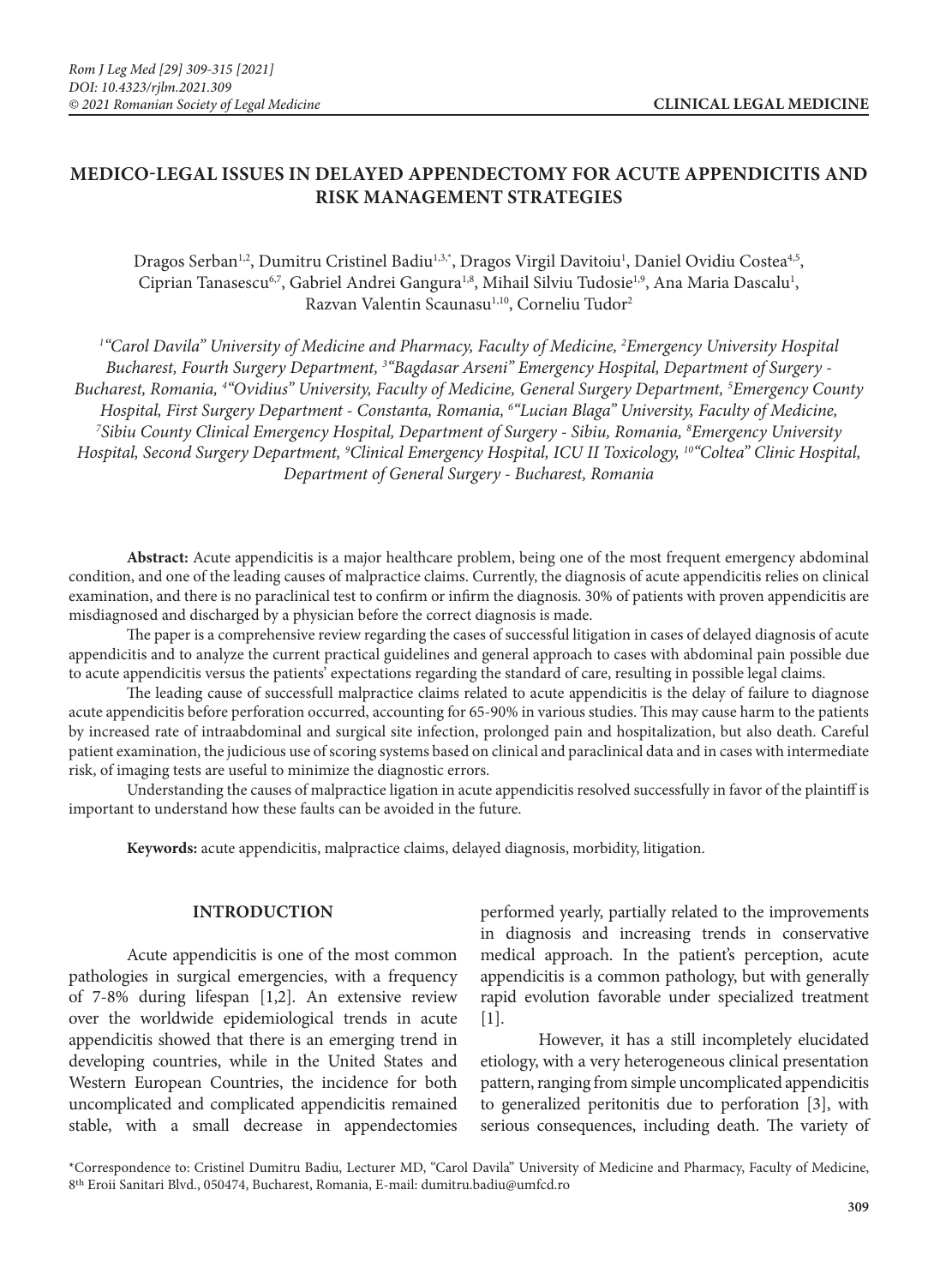clinical forms covered all ages, which created a wide semiotic palette. The rate of "white" appendicectomies remains relatively high, of 9-15% [4-6], higher in the case of women, being a factor of morbidity and preventable costs in the health system. This percentage is accepted as standard of care, in order to prevent failure or delay of diagnosis. A recent study estimates that approximately 3.4 million patients present annually to the United States in emergency departments for abdominal pain, and acute appendicitis has to be a possible differential diagnosis for all of these patients during surgical clinical examination [7]. Of these, approximately 270000 underwent appendectomies [8]. Most of them are performed in emergency, to avoid the complication of perforated appendicitis. Unfortunately, the symptoms of appendicitis are not always consistent and misdiagnosis is common, which is a frequent cause of medical negligence claims. In a study of Kacprzyk *et al.*, acute appendicitis is the second cause of readmission in the Emergency Department for abdominal pain after cholelithiasis and 30% of patients with proven appendicitis are misdiagnosed and discharged by a physician before the correct diagnosis is made [9].

### **MATERIALS AND METHODS**

The paper is a comprehensive review regarding the cases of successful litigation in cases of delayed diagnosis of acute appendicitis. A search was performed on PubMed/Medline, Web of Science and Google Scholar by the terms "acute appendicitis" AND "malpractice" OR "malpraxis" OR "medico-legal claims". After duplication removal, all articles available in English language were analyzed. Furthermore, a hand search was performed on the websites of the law firms dealing with medical malpractice, documenting the information regarding the possible claims for negligence in acute appendicitis and the cases won in trials. By this approach, we aimed to analyze the current practical guidelines and general approach to cases with abdominal pain possible due to acute appendicitis versus the patients' expectations regarding the standard of care, resulting in possible legal claims.

### **RESULTS AND DISCUSSION**

Emergency surgery is vulnerable to a substantial number of malpraxis claims, of which many are successful in trials. According to the statistics, 7-17 claims are registered for every 100 physicians each year [10]. Acute appendicitis is among the most common causes of successful litigation against emergency physicians worldwide, occupying the 5th place in the United States and being associated for 5-15% of all dollars paid in emergency departments malpractice claims, with almost half of the claims were resolved in favor of the plaintiff, either by settlement or by trial [8,11].

In United States and Western European countries, many law-firms dealing with medical malpractice provide on their web-page general information regarding the diagnosis and treatment of acute appendicitis and encourage unsatisfied patients of their relatives to submit claims in case of [12-15]:

- Misdiagnosis and late diagnosis of appendicitis

- Failure to carry out appropriate diagnostic procedures

- Failure to correctly interpret test results

- Failure to provide appropriate treatment for appendicitis

- Failure to notice deterioration in the patient's condition

- Surgical errors during appendix removal

- Insufficient pain relief during hospitalization

- Pre- and post-surgical infections

- The need for a reintervention in the following days .

If delayed diagnosis is a major cause for malpractice litigation in acute appendicitis, removal of a normal appendix is not considered a medical error. Due to the polymorph clinical features in appendicitis, is it a general practice to better overdiagnoses and overtreat, rather than ignore the signs until perforation and peritonitis develop [12-14].

### *Definition of malpractice*

Generally, for a malpractice claim to be admitted, several elements have to be analyzed and proved: duty; breach of duty; harm; and causation [10,16]. Firstly, the doctor has to have a duty of care over the patient, which may be a duty of diagnosis, of investigation or of treatment. Although acute appendicitis is a surgical disease, the related malpractice claims may not affect only the surgeon, but also the general practitioner, the emergency medicine specialist on duty, internal medicine specialist, gynecologist or the radiologist performing imagistic investigations. In a review of Sosner *et al.* [16], acute appendicitis was cited as the third cause of malpractice claims against radiologists in gastrointestinal diseases, for missed diagnosis, after pneumoperitoneum and cancer. In a study on 241 claims regarding appendicitis in Germany of Vinz and Neu [17], one third of the claims were directed against non-surgical specialties, including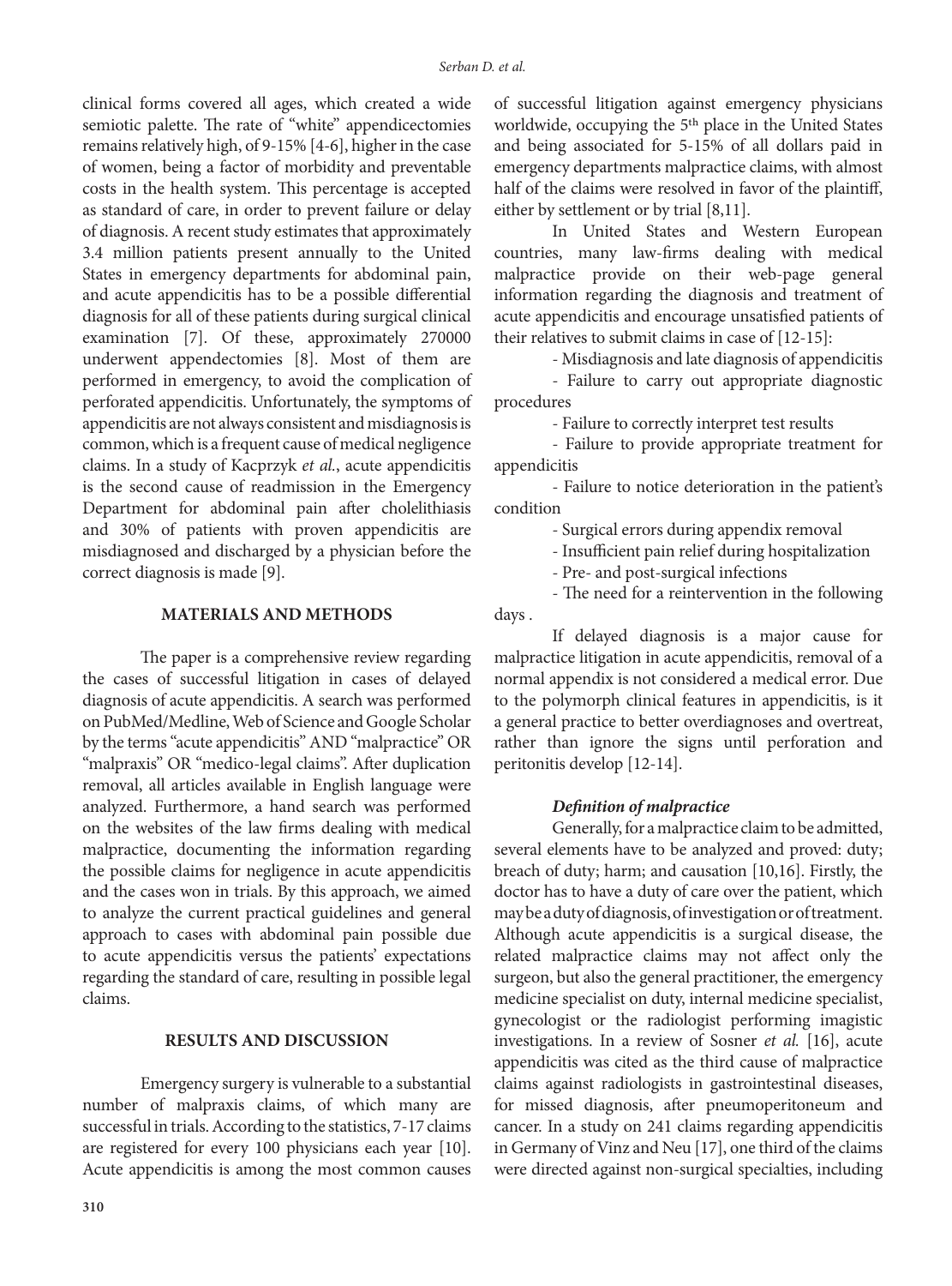primary care outpatient facilities.

Secondly, the patient has to prove the standard of care has been breached in the respective case. However, the standard of care varies from one country to another and is not always well defined. The concept of "the standard of care" is often discussed among physicians, and yet the legal definition of this term is frequently not understood [10,16]. While the concept is still evolving and will continue to change through the years, as the legal theory develops in the area, presently, the "standard of care" may be described as the minimally competent care that is expected to be delivered. It is the decision of the judge whether the doctor's negligence breached the standard of care and whether it was so significant as to cause harm to the plaintiff [10].

The standard of care is different to the current practical guidelines (CPGs), which have debatable significance in a malpractice trial. CPGs may be used to explain the opinion of an expert witness, to defend or to suggest the deviance of a physician from the standard of care. However, CPGs are not per se valid documents in trials. When one side uses a CPG in a court case, it is up to the opposing side to ensure that the jury is given adequate explanation as to why this may or may not actually represent the standard of care [10].

## *Frequent causes of malpractice claims in acute appendicitis*

The leading cause of successfull malpractice claims related to acute appendicitis is the delay of failure to diagnose acute appendicitis before perforation ocurred, accounting for 65-90% in various studies [16- 18]. The mortality in acute appendictis varies between 0.1% in non-perforated cases to up to 5% in perforated cases with peritonitis [19]. On the other hand, perforated appendicitis is associated with prolonged hospitalisation, increased incidence of wound infection, intraabdominal abscess and reintervention, all these aspects being a significant source of distress for the patients, as well as inability to return to work and, financial losses. In a study of von Titte *et al.*, delayed diagnosis aftre 72 hours was associated in 60% with major postoperative complications [20].

Clinical studies showed that there in an increased risk of appendiceal perforation in males rather then females, and at extreme ages, namely in children and enderly [21-23]. The incidence of perforation in elderly is estimated around 60-70%, due to multiple causes, such as decreaed imunity, atenuated, non-specific simptomatology, delayed presentation and associated comordibities which need to be adressed prior to surgery [22]. In preschooler, the perforation rate is estimated to be even higher, so it is difficult to say if the diagnosis of acute appendicitis before perforation occurs should be the "standard of care" [21,22].

Time lapsed from the onset of symptoms is well correlated with the incidence of perforation. Clinical studies showed an increased risk of 15% after 36-48 hours, and a probability of 90% of perforation after 72 hours [20]. A careful anamnesis is important to document the onset and evolution of simptomatology and it should be one of the decision factors in therapeutic management of the patients suspects of acute appendicitis.

Mahajan *et al.* report in a recent study that the diagnosis of appendicitis is missed in 3.8% to 15.0% of children and in 5.9% to 23.5% of adults during emergency department (ED) visits [24-27]. The causes of delayed diagnosis are related mostly to the polimophic simptomatology of the acute appendicitis, which can mimick a wide variety of surgical or non-surgical abdominal diseases. Constipation in combination with abdominal pain was more frequent in the potentially missed appendicitis group compared with the sameday diagnosis group among adults [24]. Another frequent reported diagnostic error is to be considered as gastroenteritis, based on the signs of nausea, vomiting and non-specific abdominal pain, especially when associated with diarrhea. Other possible causes of misdiagnosis were reported to be urinary infection and gynecological disorders in women.

In a comprehensive study of Vinz *et al.* [18], upon 447 claims registered in North Germany, failure or delay in the diagnosis of acute appendicitis were careless history-taking, no or incomplete physical examination, no follow-up investigations, incorrect interpretation of the patient's complaints and clinical findings, no or incomplete documentation [18].

The lack of digital rectal examination was cited as proof of incomplete clinical examination in some malpractice claims [10]. However, if right lateral rectal tenderness is evocatory for inflamed peritoneum or right iliac fossa pus collection, a recent systematic review of Takada *et al.* proved that digital rectal examination (DRE) cannot neither exclude, or confirm the diagnostic of acute appendicitis, especially in early phase [28]. On the other hand, patients as well as physicians often feel uncomfortable with this breach of privacy involving a DRE [29].

Another challenging issue is the lack of a specific paraclinical test with high diagnostic value for acute appendicitis. The most common lab tests performed are white blood count (WBC) and urinalysis, the latter to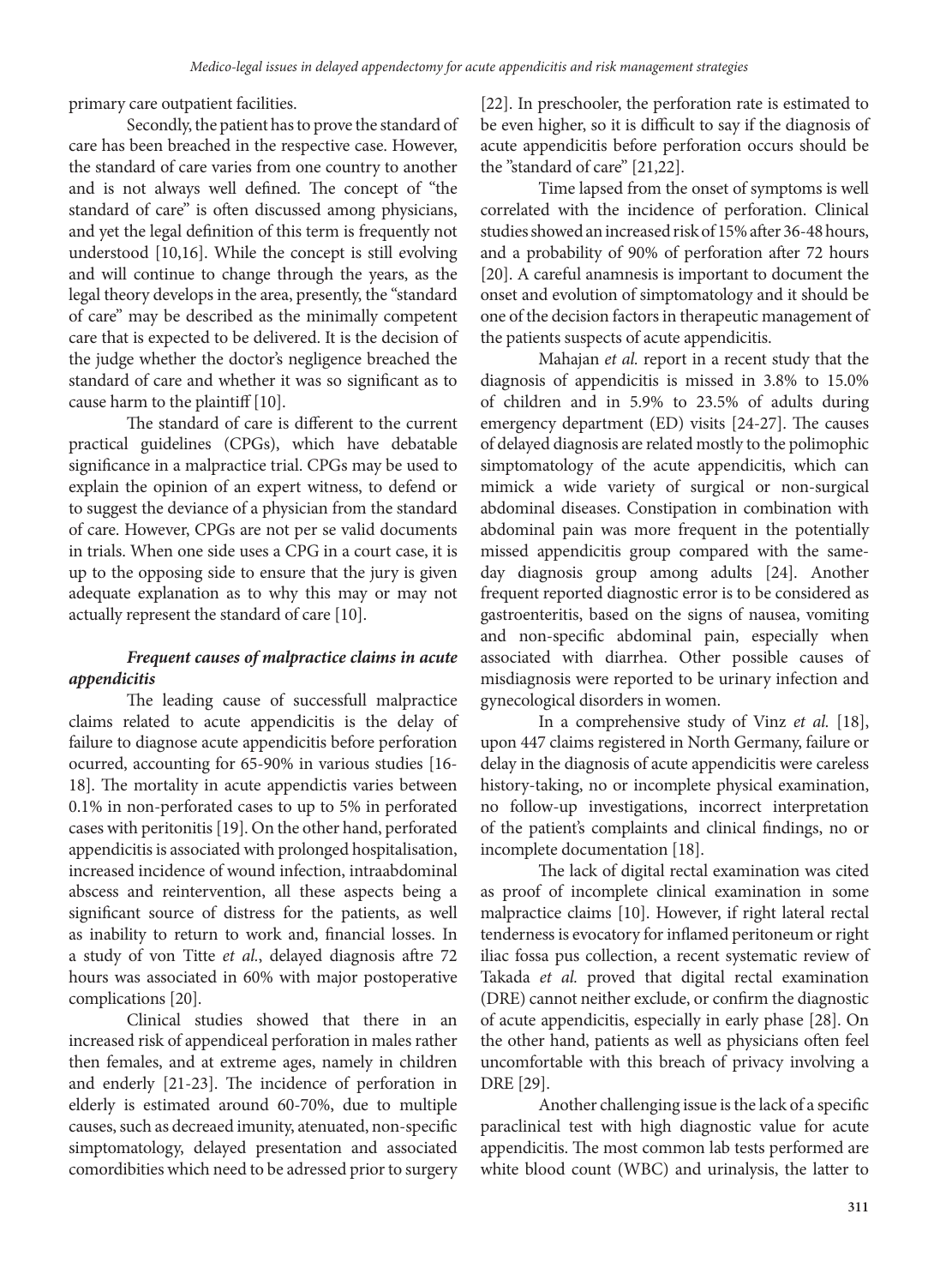exclude a urinary pathology. However, if an increased WBC is a strong argument for patient admission in the hospital and further exploration, there are strong evidences that acute appendicitis may be associated initially with a normal WBC. An interesting opinion was formulated by Jonathan Glauser [8], that besides the data provided by WBC, the value of paraclinical lab tests are that allow a prolonged observation period upon the patient. In his opinion, time is the main decisional factor and observing the evolution of the symptoms in dynamic is extremely useful. However, lawyers and patients tend to consider that WBC may be part of the standard of care in appendicitis and that the patient' s signs were not taken seriously in no blood tests were considered [8,12- 15].

Although there is no consensus regarding the role of imagistic in diagnosis of acute appendicitis, there were successful claims regarding the lack of a computed tomography in the initial presentation, which led to delay and perforation [8]. Moreover, there was a \$1,500,000 verdict in February 2018 in Virginia, for a patient who underwent CT exam at first admission, but the radiologist failed to put the diagnosis of acute appendicitis, resulting in delay of treatment and further complications [12].

Delayed diagnosis and peritonitis was claimed to be a potential cause for future infertility, due to peritoneal and Fallopian tube inflammation [8,10]. Postoperative adhesions after abdominal or pelvic surgery remain an important clinical problem causing infertility, pain and bowel obstruction [30]. Large clinical studies failed to confirm the hypothesis, however Elraiyah *et al.* found an increased risk of ectopic pregnancy following ruptured appendicitis [31-34].

In a comprehensive evaluation of the decisions of the Norddeutsche Schlichtungsstelle (Expert Panel for Extrajudicial Claims Resolution of the Medical Associations in Northern Germany), between 2000 and 2004, the most serious errors documented in these cases of appendicitis included: failure to conduct a follow-up examination within 12-24 hours, delayed re-intervention for peritonitis or peritoneal abscess [18].

## *Current practical guidelines in acute appendicitis*

Acute appendicitis captures the evolution of inflammation in the digestive tract and also allows a diagnostic and paraclinical exploration in constant update. The World Society of Emergency Surgery organized in 2015, in Jerusalem, the first consensus conference on the diagnosis and treatment of acute appendicitis in adult patients, which was updated in Nijemegen, in 2019, with solid evidence-based statements, based on GRADE Quality of evidence and strength of recommendations [19]. Clinical diagnosis is often challenging and it requires often a synthesis of clinical, paraclinical and imagistic tests. Several scoring systems, such as Alvarado, Appendicitis Inflammatory Response (AIR), RIPASA (Raja Isteri Pengiran Anak Saleha Appendicitis) and new Adult Appendicitis Score (AAS), were proposed to improve the diagnostic ability in emergengy, with significant power to discriminate between low-risk patients who can be safely discharged without diagnostic imaging, as long as they have appropriate safety-netting and intermediate risk patients needing imaging diagnosis. Currently, the AIR and AAS are the most recommended as clinical predictors for acute appendicitis, and may be useful to decrease the rate of negative appendectomies and the number of patients needing imaging tests for confirmation [19] (Tables 1, 2).

Currently, the diagnosis of acute appendicitis relies on clinical examination, and there is no paraclinical test to confirm or infirm the diagnosis. Leukocytosis correlates well with the intensity of inflammation in the preoperative stage, but is a weak indicator for appendicular perforation, a very important aspect in surgical practice due to high mortality in these cases and the need for prompt emergency surgery. Elevated bilirubin levels have been found in gangrenous and perforated appendicitis. Hyperbilirubinemia in acute abdominal infections is caused either by excessive production of bilirubin or by altered clearance. Both mechanisms lead to the accumulation of bilirubin and play a role in the hyperbilirubinemia observed in patients with appendicular perforation [38], stages in which they were identified.

Biochemical markers represent a promising reliable diagnostic tool for the identification of both negative cases or complicated acute appendicitis in

**Table 1.** Appendicitis Inflammatory Response (AIR) score [35]

| Vomiting                     | 1 point                                  |
|------------------------------|------------------------------------------|
| Pain in right inferior fossa | 1 point                                  |
|                              | light $= 1$ point;                       |
| Rebound tenderness           | $median = 2 points;$                     |
|                              | strong $=$ 3 points.                     |
| Body temperature $\geq$ 38.5 | 1 point                                  |
| Polymorphonuclear            | 70\% to $84\% = 1$ point;                |
| leukocytes:                  | $\geq$ 85% = 2 points.                   |
| WBC count                    | 10.0 to $14.9 \times 10^9$ /L = 1 point; |
|                              | $≥15.0 × 109/L = 2 points.$              |
| CRP concentration:           | 10 mg/L to 49 mg/L = 1 point;            |
|                              | $\geq 50$ = 2 points.                    |

Interpretation: 0-4: low probability; 5-8: indeterminate group; 9-12: high probability.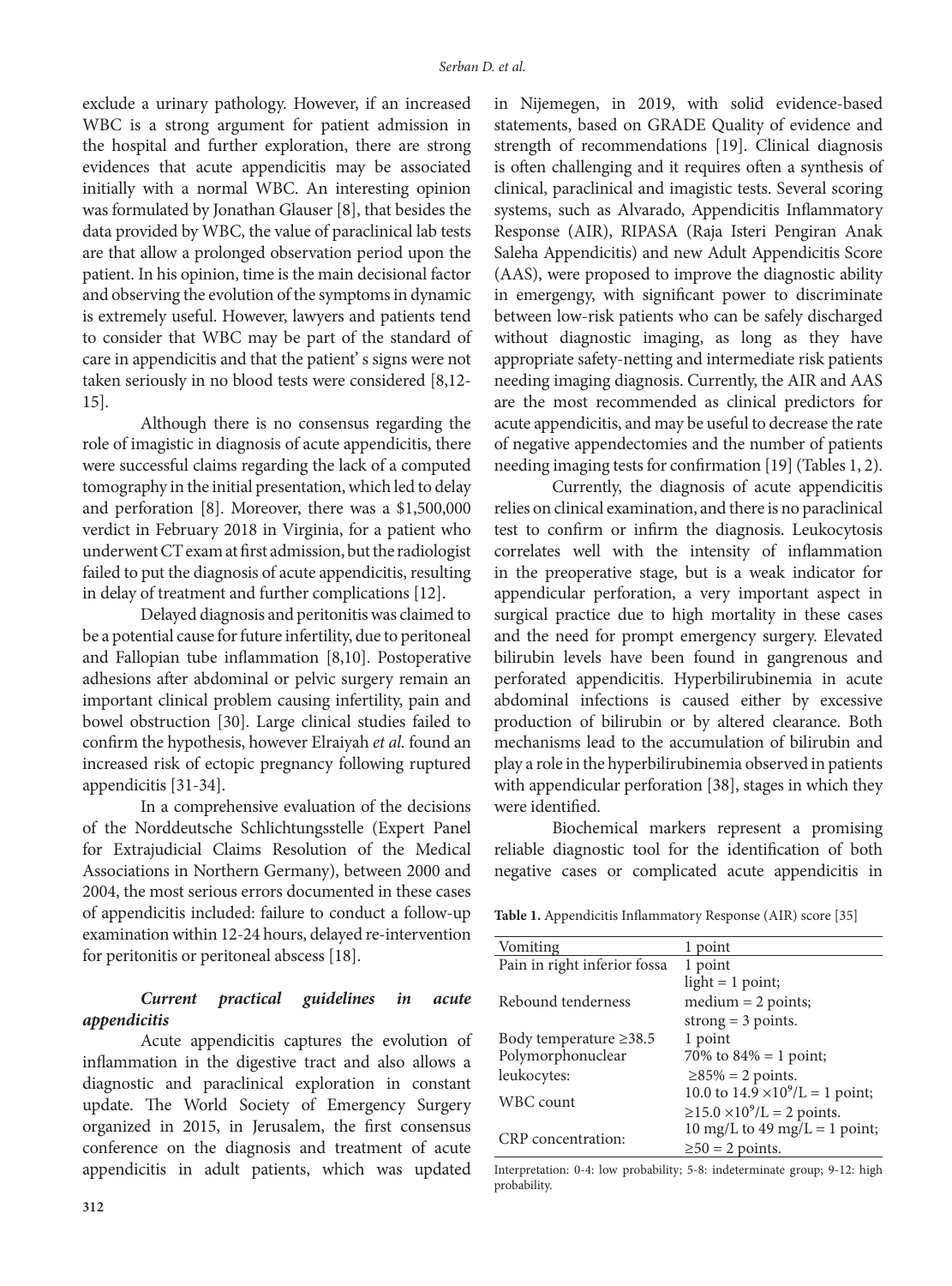**Table 2.** Adult Appendicitis Score (AAS) [36, 37]

| Pain in right lower quadrant     | 2 points                                |
|----------------------------------|-----------------------------------------|
| Pain relocation                  | 2 points                                |
| Right lower quadrant tenderness  | - Women, aged 16-49 years = 1 point.    |
|                                  | - All other patients = 3 points.        |
| Guarding                         | $-Mild = 2 points.$                     |
|                                  | - Moderate or severe = 4 points.        |
|                                  | $ \geq$ 7.2 and $<$ 10.9 = 1 point.     |
| WBC count $(\times 10^9$ /L)     | $ \geq$ 10.9 and $\lt$ 14.0 = 2 points. |
| Proportion of neutrophils %      | $-214.0 = 3$ points.                    |
|                                  | $ \geq$ 62 and $\leq$ 75 = 2 points.    |
|                                  | $ \geq$ 75 and $\lt$ 83 = 3 points.     |
| $CRP$ (mg/L), symptoms <24 hours | $ \geq$ 83= 4 points.                   |
|                                  | $- \geq 4$ and $\leq 11 = 2$ points.    |
|                                  | $ \geq$ 11 and $\lt$ 25 = 3 points.     |
|                                  | $ \geq$ 25 and $\lt$ 83 = 5 points.     |
|                                  | $-283 = 1$ point.                       |
| $CRP$ (mg/L), symptoms >24 hours | $ \geq$ 12 and $\leq$ 53 = 2 points.    |
|                                  | $ \geq$ 53 and $\lt$ 152 = 2 points.    |
|                                  | $-2152 = 1$ point.                      |

Interpretation: 0-10: low risk; 11-15: intermediate risk; ≥16: high risk.

adults. However, further high-quality evidence is needed, but the level of evidence is low, and there is no recommendation for any biomarkers in diagnosis acute appendicitis [19].

The best practice regarding imaging in patients suspects of appendicitis with intermediate risk according to clinical and paraclinical data is to use abdominal ultrasound, followed, in case of negative or inconsistent results by abdominal CT scan, or MRI if available in case of pregnant women [19]. In a systematic review of Mikayla Hwang, the pooled values of sensitivity, specificity, positive predictive value (PPV), and negative predictive value (NPV) for ultrasound examination were 86%, 94%, 100%, and 92%, respectively and of 95%, 94%, 95%, and 99%, respectively for CT examination [39]. However, cases with acute appendicitis non-diagnosed by CT exam are not uncommon in malpractice claims.

### *Risk management in acute appendicitis*

Risk factors for late diagnosis are extreme age, pregnancy, patients with atypical symptoms, association with constipation or diarrhea. Administration of opioid pain medication mitigates the clinical signs and increases the risk of delayed diagnosis [40]. Females, more than man are at risk of misdiagnosis due to the more complex anatomy of the right iliac fossa [41].

A careful anamnesis is extremely important to document the time from the onset of the symptoms, the characteristics of the abdominal pain, and the medication administrated [42]. WBC count and if, available CRP, are useful tools. Having in mind that normal values cannot exclude appendicitis, raised values are significant red flag for further need of investigations. While imagistic investigations cannot be available to all patients with abdominal pain presenting to the emergency department, clinical judgement and scoring systems should select those patients with intermediate risk. A report by Rusnak *et al.* [38] lists the diagnosis of gastroenteritis as a risk for malpractice suits for appendicitis. A more appropriate attitude would be to avoid putting a diagnosis when there are missing criteria. Non-specific abdominal pain is more to reflect the clinical picture in challenging situations. The evolution of the symptoms in time is extremely important. When patients are considered at low risk and send home, providing specific instructions to the patient for further presentation in the next 12-14 hours is crucial to prevent further medico-legal issues.

**In conclusion,** under the pressure of time, costs and resources, the medical staff in emergency department are exposed to malpractice claims. In many cases, the plaintiff claims superficial attitude and insufficient exploration. Moreover, surgeons should be aware that clinical practical guidelines are not documents with legal value in court, when a specific case of possible malpractice claim, but may help to justify if the provided care fails or not below the standard of care. Understanding the causes of malpractice ligation in acute appendicitis resolved successfully in favor of the plaintiff is important to understand how these faults can be avoided in the future.

### **Conflict of interest**

The authors declare that they have no conflict of interest.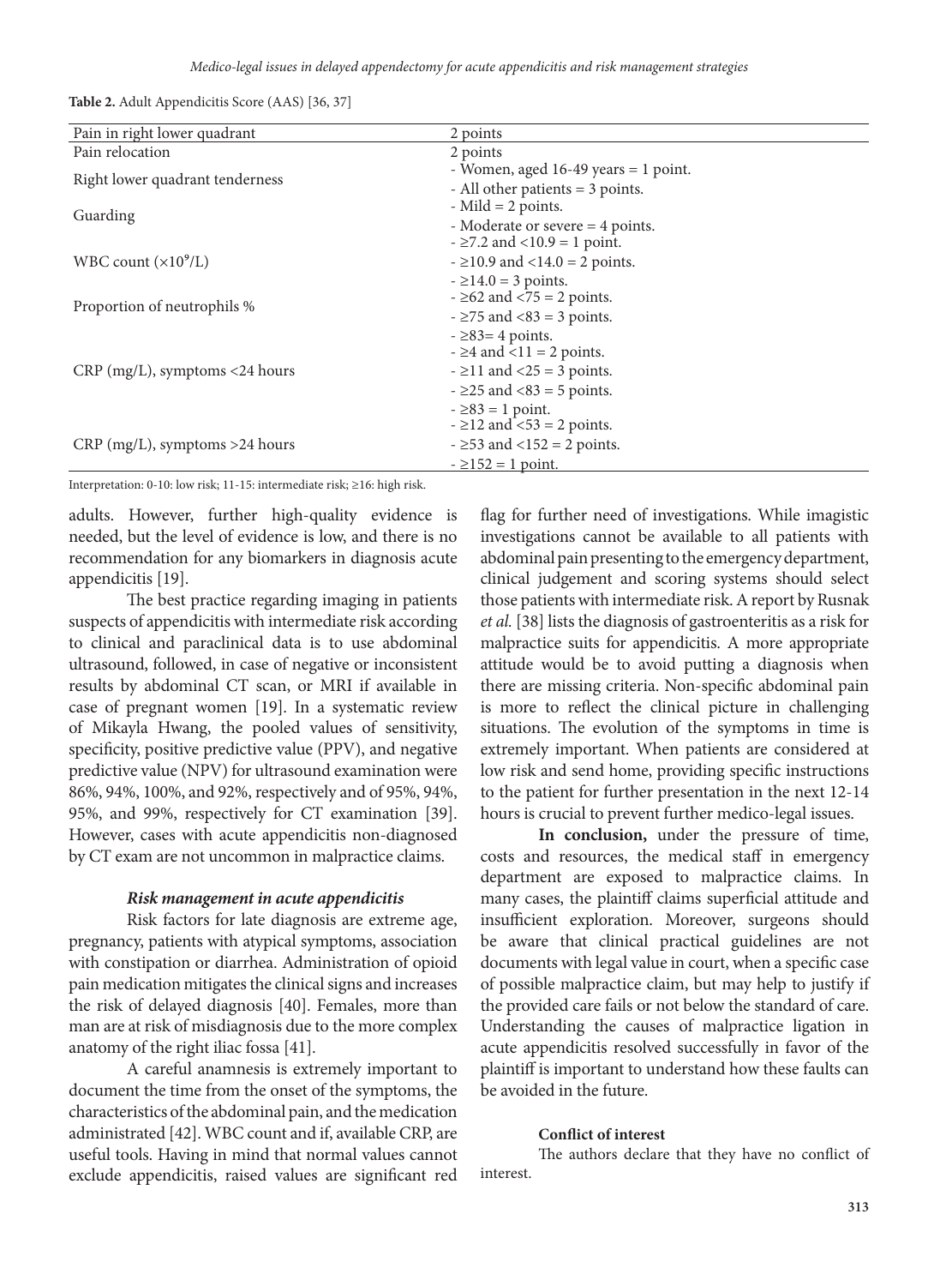#### **References**

1. Ferris M, Quan S, Kaplan BS, Molodecky N, Ball CG, Chernoff GW, Bhala N, Ghosh S, Dixon E, Ng S, Kaplan GG. The Global Incidence of Appendicitis: A Systematic Review of Populationbased Studies. Ann Surg. 2017;266(2):237-241.

2. Coward S, Kareemi H, Clement F, Zimmer S, Dixon E, Ball CG, Heitman SJ, Swain M, Ghosh S, Kaplan GG. Incidence of Appendicitis over Time: A Comparative Analysis of an Administrative Healthcare Database and a Pathology-Proven Appendicitis Registry. PLoS One. 201;11(11):e0165161.

3. Ceresoli M, Zucchi A, Allievi N, Harbi A, Pisano M, Montori G, Heyer A, Nita GE, Ansaloni L, Coccolini F. Acute appendicitis: Epidemiology, treatment and outcomes- analysis of 16544 consecutive cases. World J Gastrointest Surg. 2016;8(10):693-699.

4. Papeš D, Sršen Medančić S, Antabak A, Sjekavica I, Luetić T: What Is the Acceptable Rate of Negative Appendectomy? Comment on Prospective Evaluation of the Added Value of Imaging within the Dutch National Diagnostic Appendicitis Guideline - Do We Forget Our Clinical Eye? Dig Surg 2015;32:181-182.

5. Alhamdani YF, Rizk HA, Algethami MR, Algarawi AM, Albadawi RH, Faqih SN, Ahmed EH, Abukammas OJ. Negative Appendectomy Rate and Risk Factors That Influence Improper Diagnosis at King Abdulaziz University Hospital. Mater Sociomed. 2018;30(3):215-220.

6. Shogilev DJ, Duus N, Odom SR, Shapiro NI. Diagnosing appendicitis: evidence-based review of the diagnostic approach in 2014. West J Emerg Med. 2014;15(7):859-871.

7. Paulson EK, Kalady MF, Pappas TN. Clinical practice. Suspected appendicitis. N Engl J Med. 2003; 348(3):236-242.

8. Glauser J. Legal Issues in Appendicitis. Emergency Medicine News. 2001; 23(10): 16-20.

9. Kacprzyk A, Stefura T, Chłopaś K, Trzeciak K, Załustowicz A, Rubinkiewicz M, Pędziwiatr M, Rembiasz K, Major P. "Analysis of readmissions to the emergency department among patients presenting with abdominal pain". BMC Emerg Med. 2020;20(1):37. 10. Moffett P, Moore G. The standard of care: legal history and definitions: the bad and good news. West J Emerg Med. 2011;12(1):109-112.

11. Saber A, Gad M, Ellabban G. Patient Safety in Delayed Diagnosis of Acute Appendicitis. Surgical Science. 2011; 2(6): 318-321.

12. https://injury.millerandzois.com/virginia-medical-malpracticeverdicts-and-settlements.html (accessed on 18 th September 2021) 13. https://www.medical-solicitors.com/medical-negligence/appendicitis/ (accessed on 18 th September 2021)

14. https://www.millerandzois.com/lawyer-appendicitis-malpracticemisdiagnosis.html (accessed on 20th September 2021)

15. https://www.leighday.co.uk/latest-updates/news/2012-news/hospitalnegligence-results-in-pay-out-for-young-woman-whose-fertility-wasthreatened-when-her-appendicitis-was-missed/

16. Sosner E, Patlas MN, Chernyak V, Dachman AH, Katz DS. Missed Acute Appendicitis on Multidetector Computed Tomography and Magnetic Resonance Imaging: Legal Ramifications, Challenges, and Avoidance Strategies. Curr Probl Diagn Radiol. 2017;46(5):360-364. 17. Vinz H, Neu J. Arzthaftpflichtverfahren im Zusammenhang mit der Diagnose und der Therapie der akuten Appendizitis. Erfahrungen der Schlichtungsstelle der norddeutschen Arztekammern [Malpractice claims relating to the diagnosis and treatment of acute appendicitis--decisions of the Norddeutsche Schlichtungsstelle (Expert Panel for Extrajudicial Claims Resolution of the Medical Associations in Northern Germany)]. Z Arztl Fortbild Qualitatssich. 2007;101(8):553-563.

18. Vinz H, von Bülow M, Neu J. Die durch Diagnosefehler bedingte Verzögerung der operativen Behandlung der akuten Appendizitis - Erfahrungen der Norddeutschen Schlichtungsstelle für Arzthaftpflichtfragen [Delayed appendectomy because of diagnostic malpractice: Experiences of the Arbitration Board of the North German Medical Associations]. Z Evid Fortbild Qual Gesundhwes. 2015;109(9-10):704-713. German.

19. Di Saverio S, Podda M, De Simone B, Ceresoli M, Augustin G, Gori A, Boermeester M, Sartelli M, Coccolini F, Tarasconi A, De' Angelis N, Weber DG, Tolonen M, Birindelli A, Biffl W, Moore EE, Kelly M, Soreide K, Kashuk J, Ten Broek R, Gomes CA, Sugrue M, Davies RJ, Damaskos D, Leppäniemi A, Kirkpatrick A, Peitzman AB, Fraga GP, Maier RV, Coimbra R, Chiarugi M, Sganga G, Pisanu A, De' Angelis GL, Tan E, Van Goor H, Pata F, Di Carlo I, Chiara O, Litvin A, Campanile FC, Sakakushev B, Tomadze G, Demetrashvili Z, Latifi R, Abu-Zidan F, Romeo O, Segovia-Lohse H, Baiocchi G, Costa D, Rizoli S, Balogh ZJ, Bendinelli C, Scalea T, Ivatury R, Velmahos G, Andersson R, Kluger Y, Ansaloni L, Catena F. Diagnosis and treatment of acute appendicitis: 2020 update of the WSES Jerusalem guidelines. World J Emerg Surg. 2020;15(1):27.

20. Von Titte SN, McCabe CJ, Ottinger LW. Delayed appendectomy for appendicitis: causes and consequences. Am J Emerg Med. 1996;14(7):620-622.

21. Sullins VF, Rouch JD, Lee SL. Malpractice in Cases of Pediatric Appendicitis. Clinical Pediatrics. 2017;56(3):226-230.

22. Drake FT, Mottey NE, Farrokhi ET, Florence MG, Johnson MG, Mock C, Steele SR, Thirlby RC, Flum DR. Time to appendectomy and risk of perforation in acute appendicitis. JAMA Surg. 2014;149(8):837-844.

23. Sartelli M, Baiocchi GL, Di Saverio S, Ferrara F, Labricciosa FM, Ansaloni L, Coccolini F, Vijayan D, Abbas A, Abongwa HK, Agboola J, Ahmed A, Akhmeteli L, Akkapulu N, Akkucuk S, Altintoprak F, Andreiev AL, Anyfantakis D, Atanasov B, Bala M, Balalis D, Baraket O, Bellanova G, Beltran M, Melo RB, Bini R, Bouliaris K, Brunelli D, Castillo A, Catani M, Che Jusoh A, Chichom-Mefire A, Cocorullo G, Coimbra R, Colak E, Costa S, Das K, Delibegovic S, Demetrashvili Z, Di Carlo I, Kiseleva N, El Zalabany T, Faro M, Ferreira M, Fraga GP, Gachabayov M, Ghnnam WM, Giménez Maurel T, Gkiokas G, Gomes CA, Griffiths E, Guner A, Gupta S, Hecker A, Hirano ES, Hodonou A, Hutan M, Ioannidis O, Isik A, Ivakhov G, Jain S, Jokubauskas M, Karamarkovic A, Kauhanen S, Kaushik R, Kavalakat A, Kenig J, Khokha V, Khor D, Kim D, Kim JI, Kong V, Lasithiotakis K, Leão P, Leon M, Litvin A, Lohsiriwat V, López-Tomassetti Fernandez E, Lostoridis E, Maciel J, Major P, Dimova A, Manatakis D, Marinis A, Martinez-Perez A, Marwah S, McFarlane M, Mesina C, Pędziwiatr M, Michalopoulos N, Misiakos E, Mohamedahmed A, Moldovanu R, Montori G, Mysore Narayana R, Negoi I, Nikolopoulos I, Novelli G, Novikovs V, Olaoye I, Omari A, Ordoñez CA, Ouadii M, Ozkan Z, Pal A, Palini GM, Partecke LI, Pata F, Pędziwiatr M, Pereira Júnior GA, Pintar T, Pisarska M, Ploneda-Valencia CF, Pouggouras K, Prabhu V, Ramakrishnapillai P, Regimbeau JM, Reitz M, Rios-Cruz D, Saar S, Sakakushev B, Seretis C, Sazhin A, Shelat V, Skrovina M, Smirnov D, Spyropoulos C, Strzałka M, Talving P, Teixeira Gonsaga RA, Theobald G, Tomadze G, Torba M, Tranà C, Ulrych J, Uzunoğlu MY, Vasilescu A, Occhionorelli S, Venara A, Vereczkei A, Vettoretto N, Vlad N, Walędziak M, Yilmaz TU, Yuan KC, Yunfeng C, Zilinskas J, Grelpois G, Catena F. Prospective Observational Study on acute Appendicitis Worldwide (POSAW). World J Emerg Surg. 2018;13:19.

24. Mahajan P, Basu T, Pai CW, Singh H, Petersen N, Bellolio MF, Gadepalli SK, Kamdar NS. Factors Associated With Potentially Missed Diagnosis of Appendicitis in the Emergency Department. JAMA Netw Open. 2020;3(3):e200612.

25. Chang YJ, Chao HC, Kong MS, Hsia SH, Yan DC. Misdiagnosed acute appendicitis in children in the emergency department. Chang Gung Med J. 2010;33(5):551-557.

26. Graff L, Russell J, Seashore J, Tate J, Elwell A, Prete M, Werdmann M, Maag R, Krivenko C, Radford M. False-negative and falsepositive errors in abdominal pain evaluation: failure to diagnose acute appendicitis and unnecessary surgery. Acad Emerg Med. 2000;7(11):1244-1255.

27. Leung YK, Chan CP, Graham CA, Rainer TH. Acute appendicitis in adults: diagnostic accuracy of emergency doctors in a university